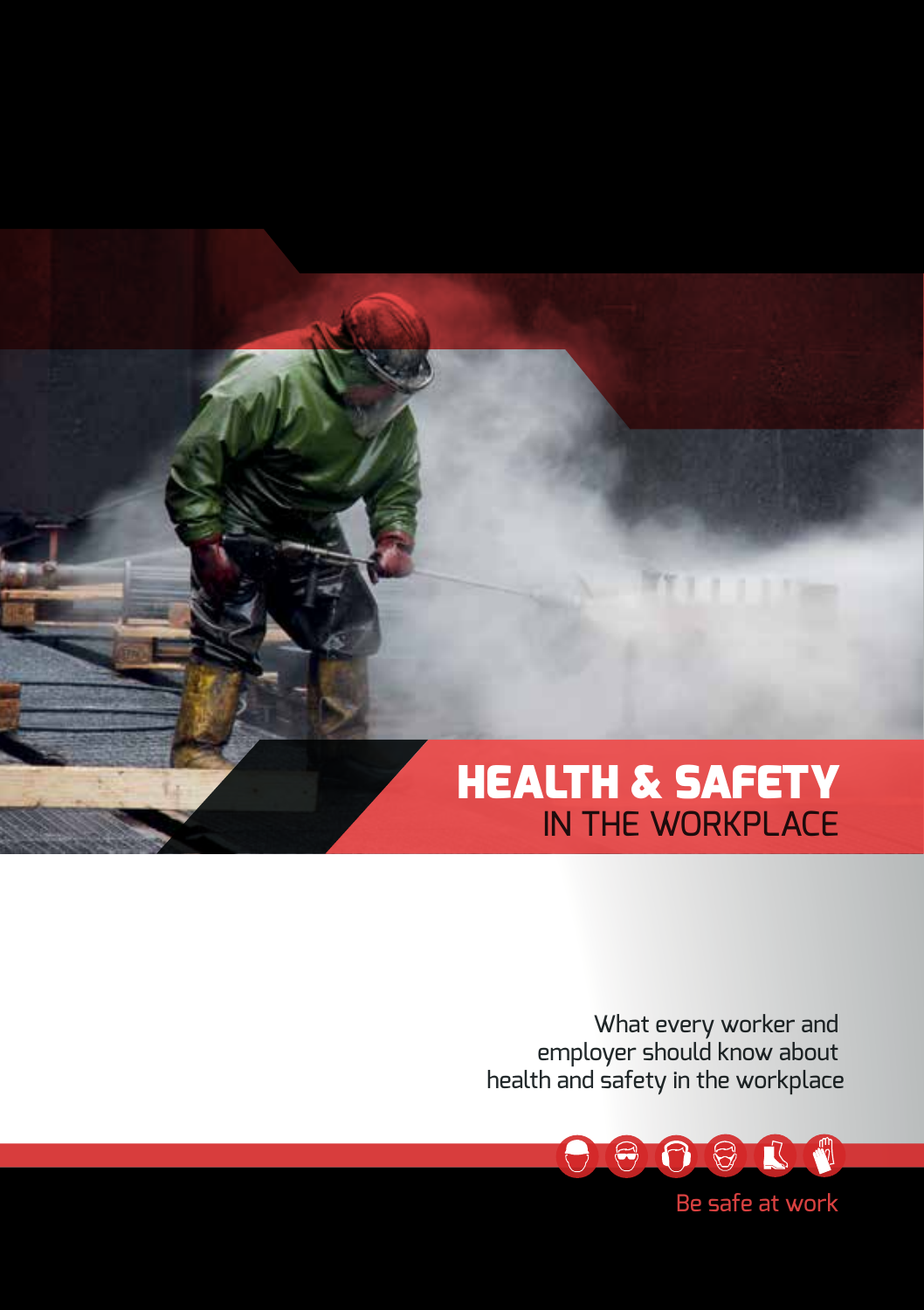# HEALTH & SAFETY



# $\begin{array}{c} \mathbf{0} & \mathbf{0} & \mathbf{0} & \mathbf{0} & \mathbf{0} \\ \mathbf{0} & \mathbf{0} & \mathbf{0} & \mathbf{0} & \mathbf{0} \end{array}$

## Be safe at work

**This guide was written in the interest of the health and safety of workers in South Africa. It is intended to explain the Act in simple terms to all the role players in the South African occupational health and safety field.**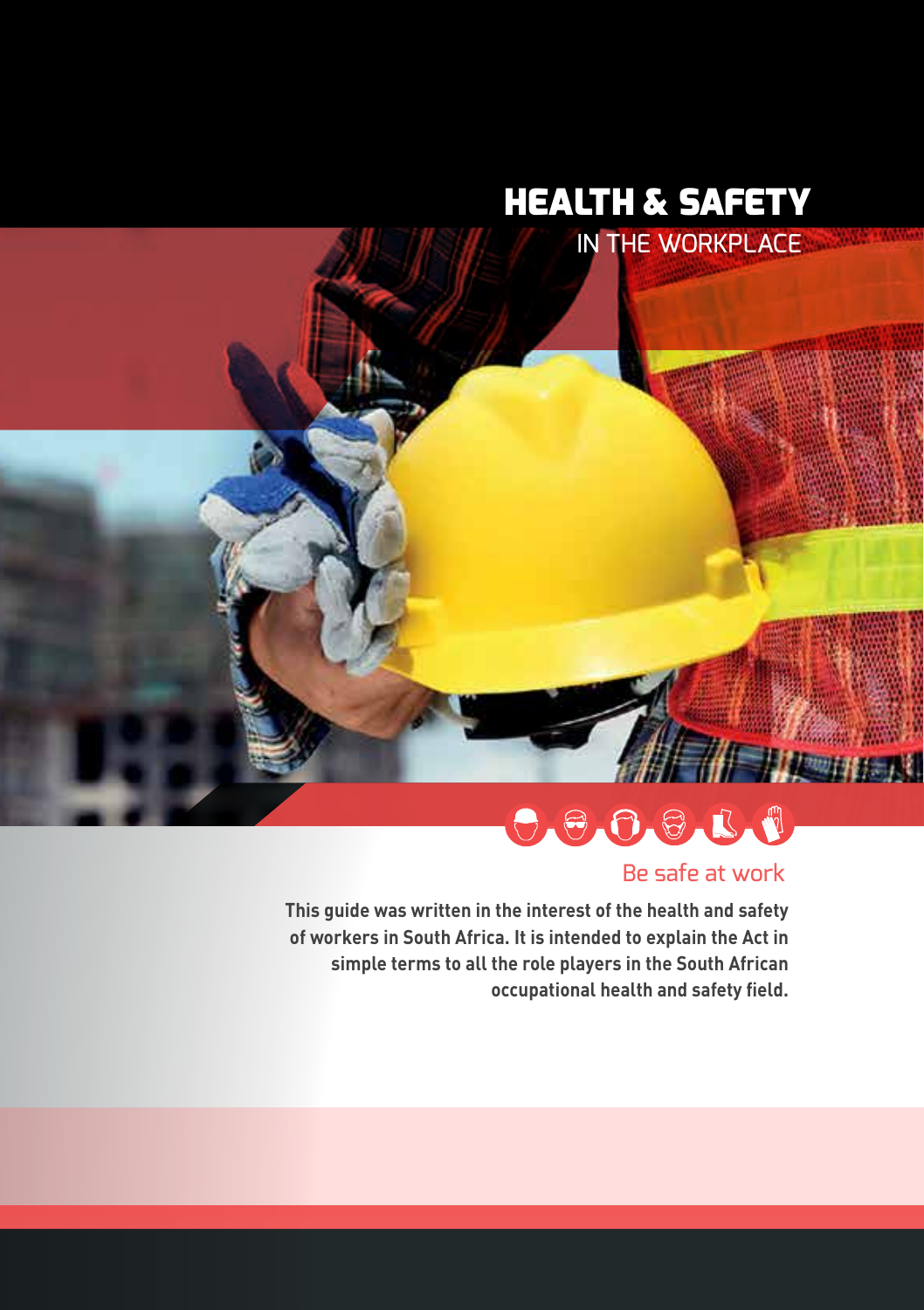

## THE ROLE OF THE OCCUPATIONAL HEALTH AND SAFETY (OHS) INSPECTORS

The role of the occupational health and safety (OHS) inspectors of the Department of Labour is explained. The duties and rights of workers, as extended to them in the Act, are set out. The roles and responsibilities of employers, manufacturers, designers, importers, suppliers and sellers, in ensuring the health and safety of workers are highlighted. And finally, the functions of health and safety representatives and committees are clarified.

Every chief executive officer shall as far as is reasonably practicable ensure that the duties of his/her employer as contemplated in this Act, are properly discharged.

The Occupational Health and Safety Act, 1993, requires the employer to bring about and maintain, as far as reasonably practicable, a work environment that is safe and without risk to the health of the workers. This means that the employer must ensure that the workplace is free of hazardous substances, such as benzene, chlorine and micro organisms, articles, equipment, processes, etc. that may cause injury, damage or disease. Where this is not possible, the employer must inform workers of these dangers, how they may be prevented, and how to work safely, and provide other protective measures for a safe workplace.

However, it is not expected of the employer to take sole responsibility for health and safety. The Act is based on the principle that dangers in the workplace must be addressed by communication and cooperation between the workers and the employer. The workers and the employer must share the responsibility for health and safety in the workplace. Both parties must pro-actively identify dangers and develop control measures to make the workplace safe. In this way, the employer and the workers are involved in a system where health and safety representatives may inspect the workplace regularly and then report to a health and safety committee, who in turn may submit recommendations to the employer.

To ensure that this system works, every worker must know his or her rights and duties as contained in the Act.

#### ACT AND REGULATIONS

The Act, known as the Occupational Health and Safety Act, 1993 (Act 85, 1993) consists of 50 sections approved by Parliament. The purpose of the Act is to provide for the health and safety of people at work or in connection with the use of plant and machinery. It further provides for the protection of people other than people at work from hazards arising out of or in connection with the activities of people at work.

Various Regulations, on published in terms of the Act from time to time by the Department of Labour.

The Act and Regulations can be purchased from the Government Printer in Gazette format or bound format from various publishers.

#### DEPARTMENT OF LABOUR

#### **Chief Directorate of Occupational Health and Safety**

The Occupational Health and Safety Act is administered by the Inspections and Enforcement Services Branch: Occupational Health and Safety of the Department of Labour. In order to ensure the health and safety of workers, provincial offices have been established in all the provinces. To this end, occupational health and safety inspectors from these provincial offices carry out inspections and investigations at workplaces.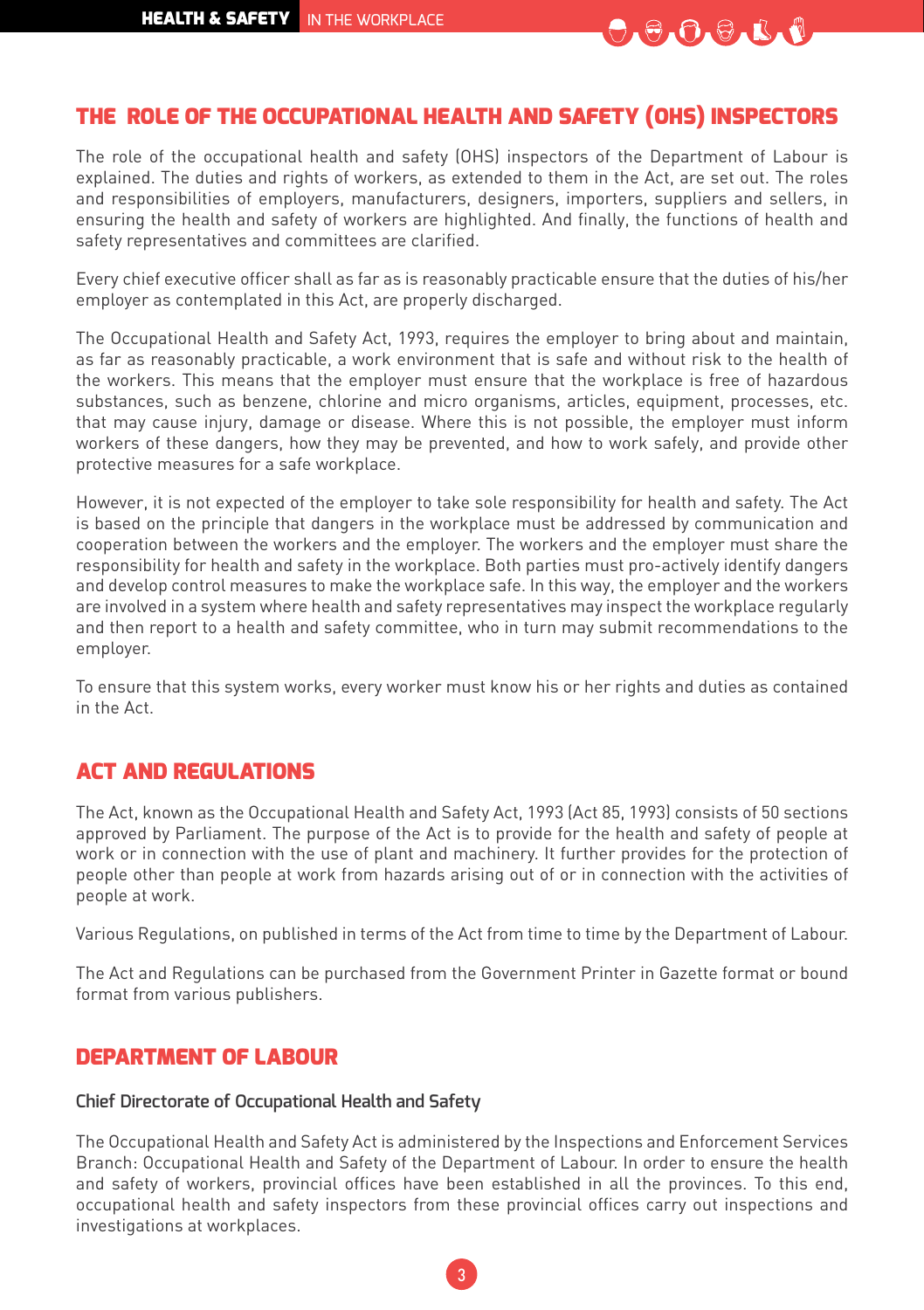#### INSPECTIONS

Inspections are usually planned on the basis of accident statistics, the presence of hazardous substances, such as the use of benzene in laundries, or the use of dangerous machinery in the workplace. Unplanned inspections, on the other hand, usually arise from requests or complaints by workers, employers, or members of the public. These complaints or requests are treated confidentially.

#### **Powers of inspectors**

 $\Theta \bullet \Theta \bullet \Theta \bullet \mathbb{R}$ 

If an inspector finds dangerous or adverse conditions at the workplace, he or she may set requirements to the employer in the following ways:

#### **Prohibition notice**

In the case of threatening danger, an inspector may prohibit a particular action, process, or the use of a machine or equipment, by means of a prohibition notice. No person may disregard the contents of such a notice and compliance must take place with immediate effect.

#### **Contravention notice**

If a provision of a regulation is contravened, the inspector may serve a contravention notice on the workers or the employer. A contravention of the Act can result in immediate prosecution, but in the case of a contravention of a regulation, the employer may be given the opportunity to correct the contravention within a time limit specified in the notice which is usually 60 days.

#### **Direction notice**

Where the health and safety measures which the employer has instituted, do not satisfactorily protect the health and safety of the workers, the inspector may require the employer to bring about more effective measures. A direction notice which prescribes the corrective measures is then served on the employer.

#### OTHER POWERS

To enable the inspector to carry out his or her duties, he or she may enter any workplace or premises where machinery or hazardous substances are being used and question or serve a summons on people to appear before him or her. The inspector may request that any documents be submitted to him or her, investigate and make copies of the documents, and demand an explanation about any entries in such documents. The inspector may also inspect any condition or article and take samples of it, and seize any article that may serve as evidence.

#### **NOTE:**

The above mentioned powers of inspectors are not absolute.

Any person who disagrees with any decision taken by an inspector, may appeal against that decision by writing to the:

Chief Inspector Occupational Health and Safety Department of Labour Private Bag X117 Pretoria, 0001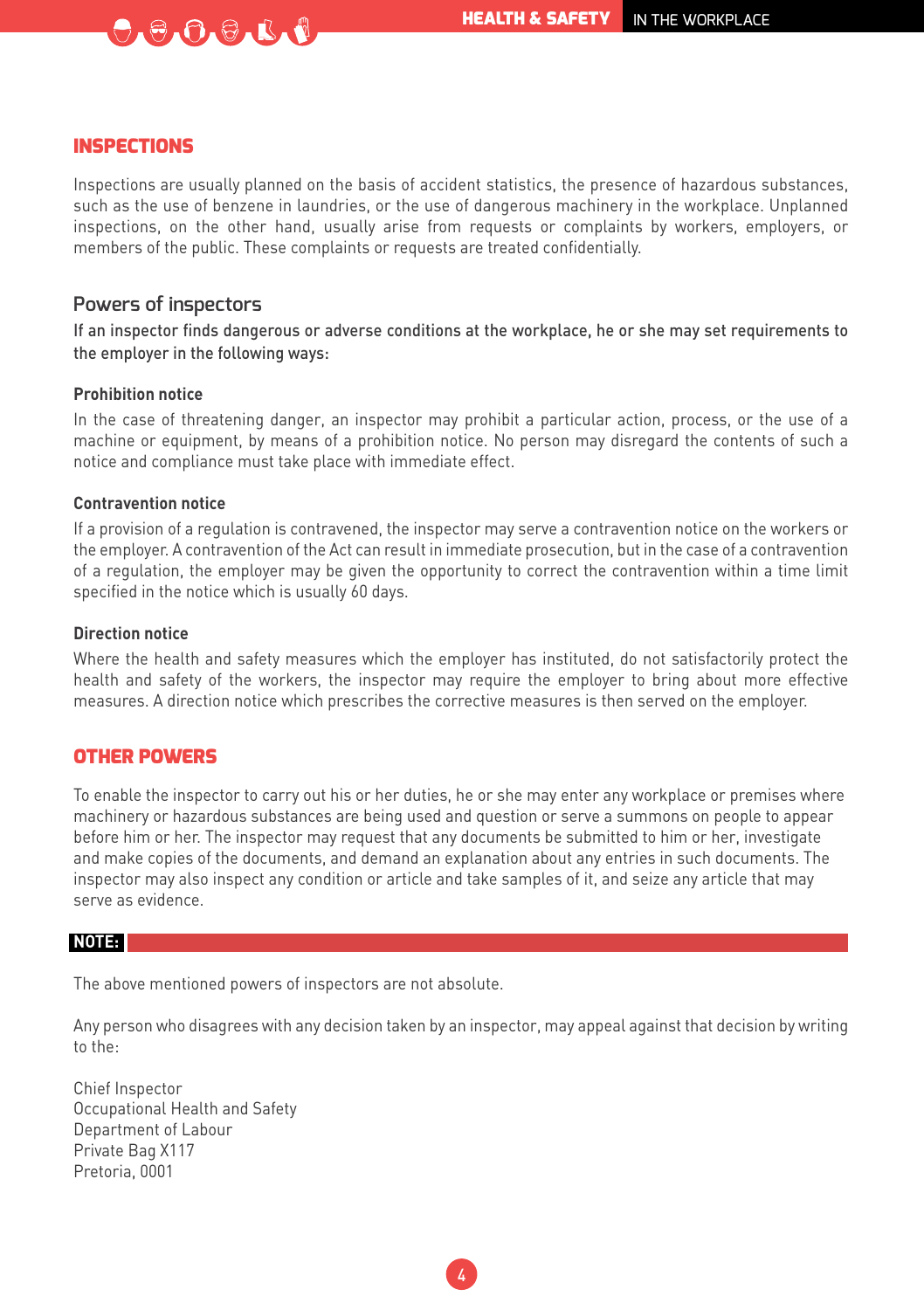

#### GENERAL DUTIES OF EMPLOYERS TOWARDS WORKERS

What must the employer do to ensure that the work environment is safe and without risk to the health of his or her workers?

The employer must provide and maintain all the equipment that is necessary to do the work, and all the systems according to which work must be done, in a condition that will not affect the health and safety of workers.

Before personal protective equipment may be used, the employer must first try to remove or reduce any danger to the health and safety of his workers. Only when this is not practicable, should personal protective equipment be used. The employer must take measures to protect his or her workers' health and safety against hazards that may result from the production, processing, use, handling, storage or transportation of articles or substances, in other words, anything that workers may come into contact with at work.

#### **To ensure that these duties are complied with, the employer must:**

- Identify potential hazards which may be present while work is being done, something is being produced, processed, used, stored or transported, and any equipment is being used
- Establish the precautionary measures that are necessary to protect his or her workers against the identified hazards and provide the means to implement these precautionary measures
- Provide the necessary information, instructions, training and supervision while keeping the extent of workers' competence in mind. In other words, what they may do and may not do
- Not permit anyone to carry on with any task unless the necessary precautionary measures have been taken
- Take steps to ensure that every person under his or her control complies with the requirements of the act
- Enforce the necessary control measures in the interest of health and safety
- See to it that the work being done and the equipment used, is under the general supervision of a worker who has been trained to understand the hazards associated with the work
- Such a worker must ensure that the precautionary measures are implemented and maintained.

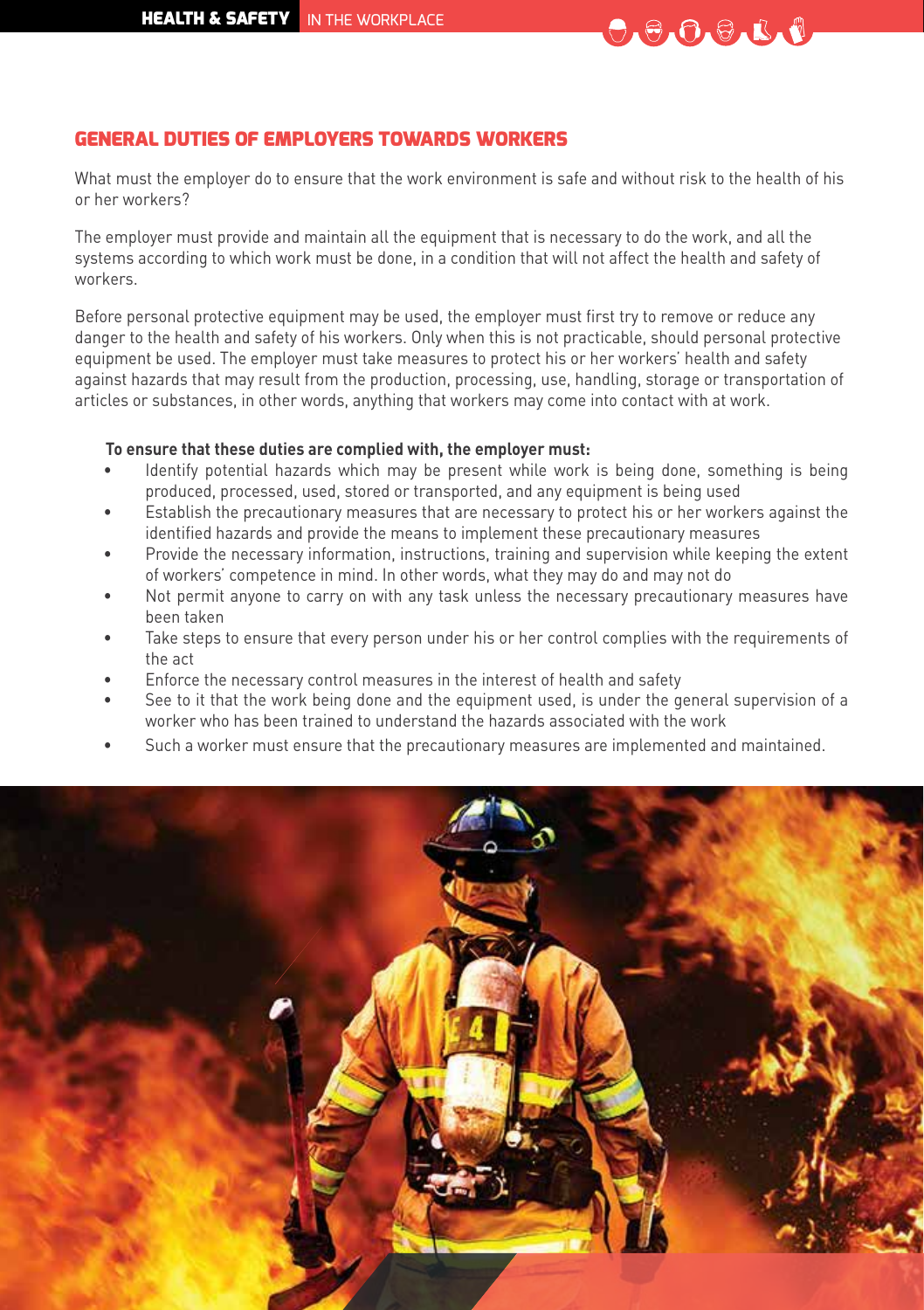#### ALL WORKERS HAVE THE RIGHT TO BE INFORMED

 $\Theta_A \Theta_A \Theta_A \Phi_A \Phi$ 

The employer must see to it that every worker is informed and clearly understands the health and safety hazards of any work being done, anything being produced, processed, used, stored, handled or transported, and any equipment or machinery being used. The employer must then provide information about precautionary measures against these hazards.

The employer must inform health and safety representatives when an inspector notifies him or her of inspections and investigations, to be conducted at the premises. The employer must also inform health and safety representatives of any application for exemption made, or of any exemption granted to him or her in terms of the Act. Exemption means being exempted from certain provisions of the Act, regulations, notices or instructions issued in terms of the Act.

The employer must, as soon as possible, inform the health and safety representatives of the occurrence of an incident in the workplace. An incident is an event that occurs at the workplace where a person is killed, injured or becomes ill. It is also the spillage of a hazardous chemical substance, for example, when a tank leaks formaldehyde (a chemical product used in industry) due to a faulty valve, or where machinery runs out of control, without killing or injuring anyone.

#### GENERAL DUTIES OF MANUFACTURERS, DESIGNERS, IMPORTERS, SELLERS OR SUPPLIERS REGARDING THE USE OF ARTICLES AND SUBSTANCES AT WORK

#### **Articles**

#### **Manufacturers, designers, importers, sellers and suppliers must ensure that:**

- Their articles are safe and without risk to health and comply with all prescribed requirements
- When a structure or an article is installed on any premises, it must be done in such a way that neither an unsafe situation nor a health risk is created.

#### **Substances**

#### **Manufacturers, designers, importers, sellers and suppliers of any substances must ensure that:**

- such substances are safe and without risk to health when it is used properly
	- information is available on the
		- use of the substance at work
		- health and safety risk associated with the substance
		- conditions that are necessary to ensure that the substance will be safe and without risk to health when properly used
		- procedures in case of an accident.

If a person to whom an article or substance has been sold or supplied, undertakes in writing to take specified steps to ensure that the article or substance will meet all the prescribed requirements, and will be safe and without risk to health, the duties of the importer, designer, seller, supplier or manufacturer will subsequently shift to the person who undertakes to take such steps.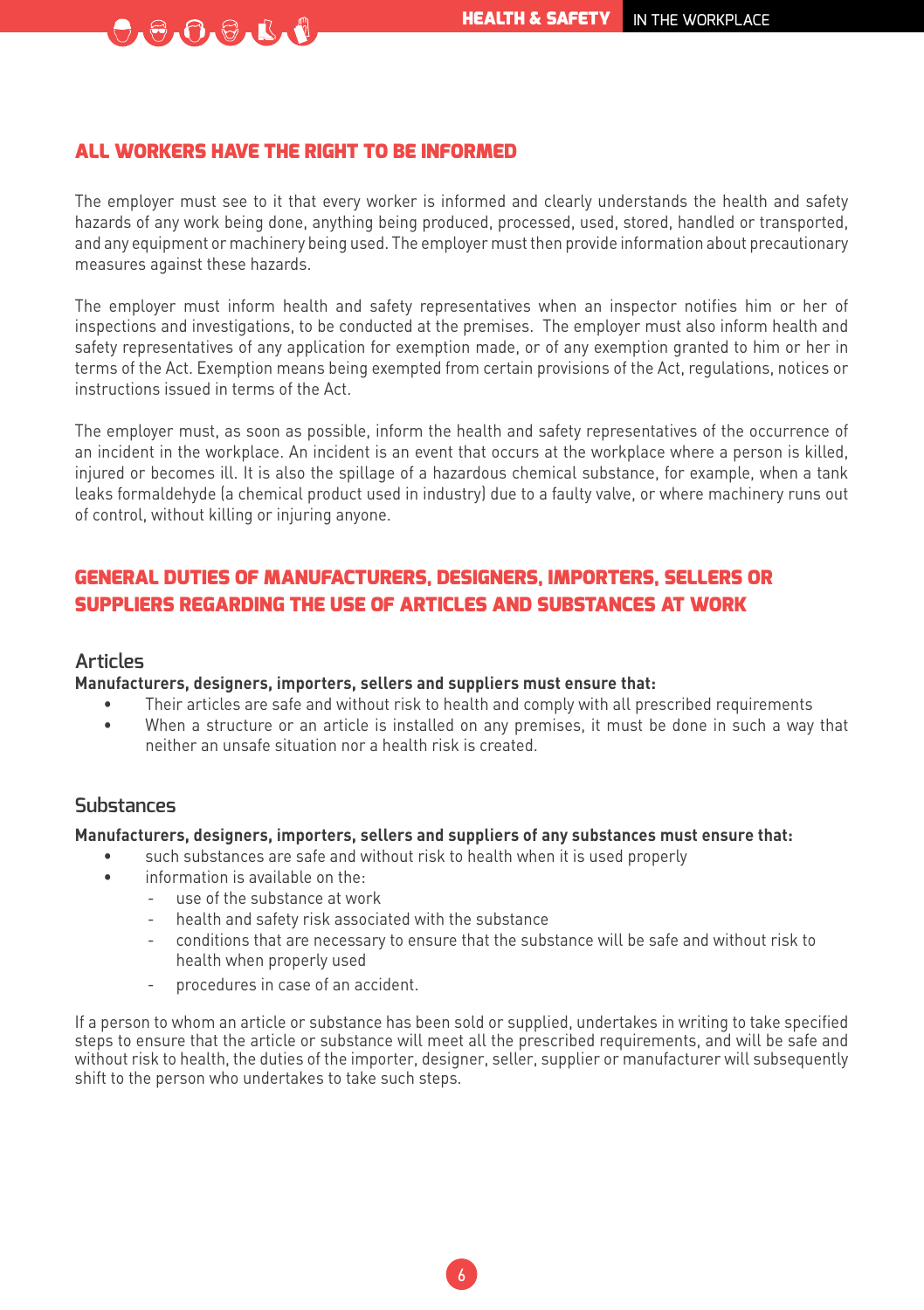

#### GENERAL DUTIES OF THE WORKER

#### **It is the duty of the worker to:**

- take care of his or her own health and safety, as well as that of other people who may be affected by his or her actions or negligence to act. This includes playing at work. Many people have been injured and even killed owing to horseplay in the workplace, and that is considered a serious contravention
- cooperate with the employer where the Act imposes a duty or requirements on the worker
- give information to an inspector from the Department of Labour if he or she should require it
- carry out any lawful instruction which the employer or authorised person prescribes with regard to health and safety
- comply with the rules and procedures that the employer gives him/her
- wear the prescribed safety clothing or use the prescribed safety equipment where it is required
- report unsafe or unhealthy conditions to the employer or health and safety representative as soon as possible
- if he or she is involved in an incident that may influence his or her health or cause an injury, report that incident to the employer, and authorised person or the health and safety representative as soon as possible, but no later than by the end of the shift.

#### RIGHTS OF THE WORKER

#### **The Occupational Health and Safety Act has extended workers' rights to include the following:**

#### **Right to information**

#### **The worker must have access to:**

- The occupational health and safety act and regulations
- Health and safety rules and procedures of the workplace
- Health and safety standards which the employer must keep at the workplace
- The worker may request the employer to inform him or her about health and safety hazards in the workplace
- The precautionary measures which must be taken
- The procedures that must be followed if a worker is exposed to substances hazardous to health.

The worker may request that his or her private medical practitioner investigate his or her medical and exposure records. If the worker is a health and safety representative, he or she may investigate and comment in writing on exposure assessments and monitoring reports.

#### **Right to participate in inspections**

If the worker is a health and safety representative, he or she may accompany a health and safety inspector from the Department of Labour during an inspection of the workplace and answer any questions the inspector may ask.

#### **Right to comment on legislation and make representations**

The worker may comment or make representations on any regulation or safety standard published in terms of the Occupational Health and Safety Act.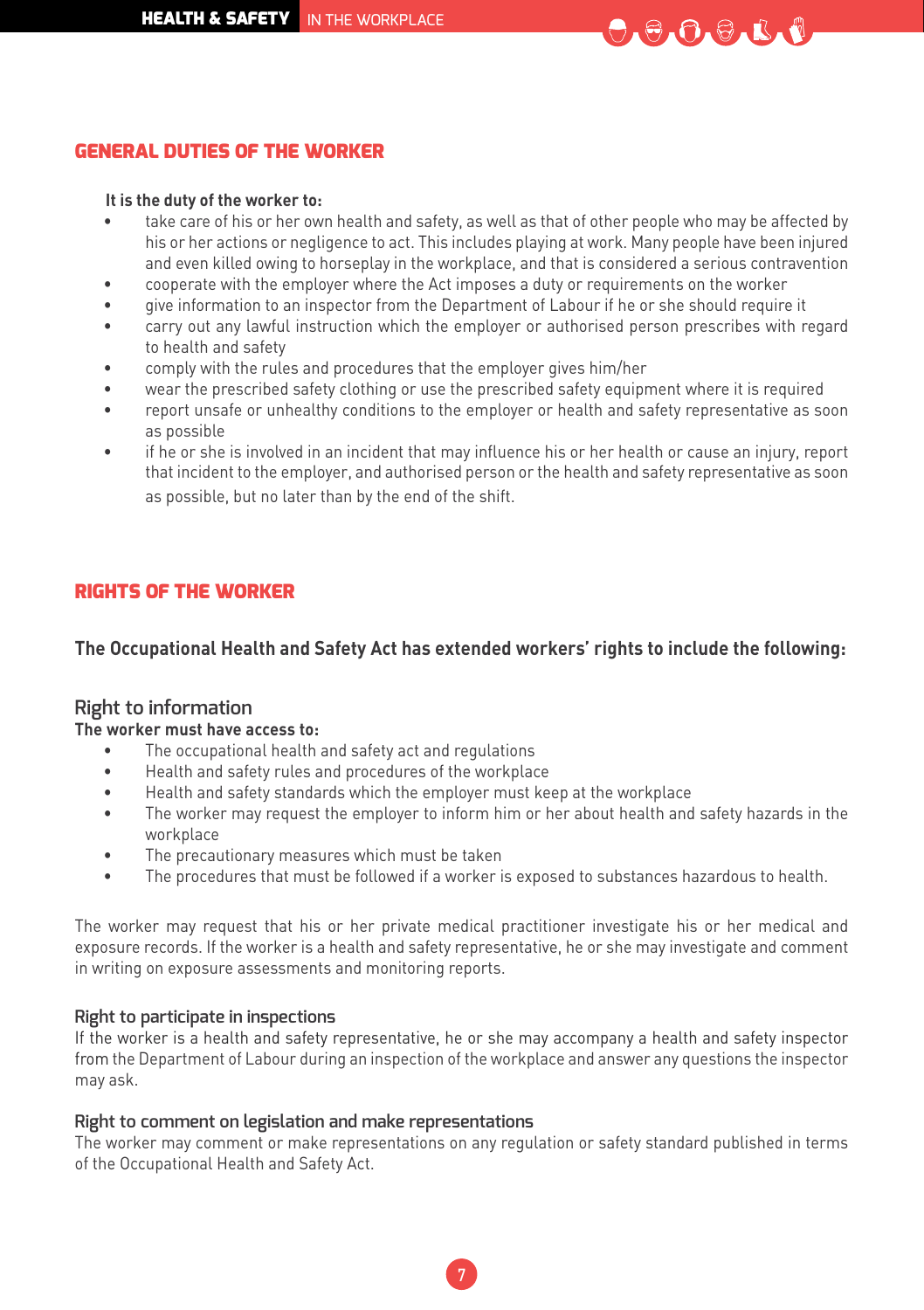#### **Right not to be victimised**

 $\Theta_A \Theta_A \Theta_A \Phi_A \Phi$ 

**An employer may not dismiss a worker from his/her service, reduce a worker's salary or reduce a worker's service conditions because:**

- the worker supplied information, which is required of him or her in terms of the Act, to someone who is charged with the administration of the Occupational Health and Safety Act
- the worker complied with a lawful notice, (e.g. a prohibition, contravention notice, etc.)
- the worker did something which in terms of the Act should have been done
- the worker did not do something which in terms of the Act is prohibited
- the worker has given evidence before the Labour Court or a Court of Law on matters regarding health and safety.

#### **Right to appeal**

#### **NOTE**

Any employer or employee may appeal against the decision of an inspector.

#### Appeals must be referred in writing to the:

Chief Inspector Occupational Health and Safety Department of Labour Private Bag X117 Pretoria, 0001

#### DUTY NOT TO INTERFERE WITH OR MISUSE OBJECTS

No-one may interfere with or misuse any object that has been provided in the interest of health and safety. A person may, for example, not remove a safety guard from a machine and use the machine or allow anybody else to use it without such a guard.

#### HEALTH AND SAFETY REPRESENTATIVES

#### **What are health and safety representatives?**

They are full-time workers nominated or elected and designated in writing by the employer after the employer and workers consulted one another and reached an agreement about who will be health and safety representatives. They must at least be familiar with the circumstances and conditions at that part of the workplace for which they are designated. Agreement must also be reached on the period of office and functions of the health and safety representative and must be settled amongst the employer and the workers.

#### **How many health and safety representatives must be designated?**

One health and safety representative must be designated for every workplace consisting of more than 20 workers. Therefore, where only 19 workers are employed, it is not necessary to designate a representative.

In the case of shops and offices, one representative must be designated for every 100 workers or part thereof. For example, one representative must be designated in the case of 21 to 100 workers. But two representatives must be designated where 101 to 200 workers are employed, etc.

In the case of other workplaces, one representative must be designated for every 50 workers or part thereof. For example, one representative must be designated in the case of 21 to 50 workers. But two representatives must be designated where 51 to 100 workers are employed.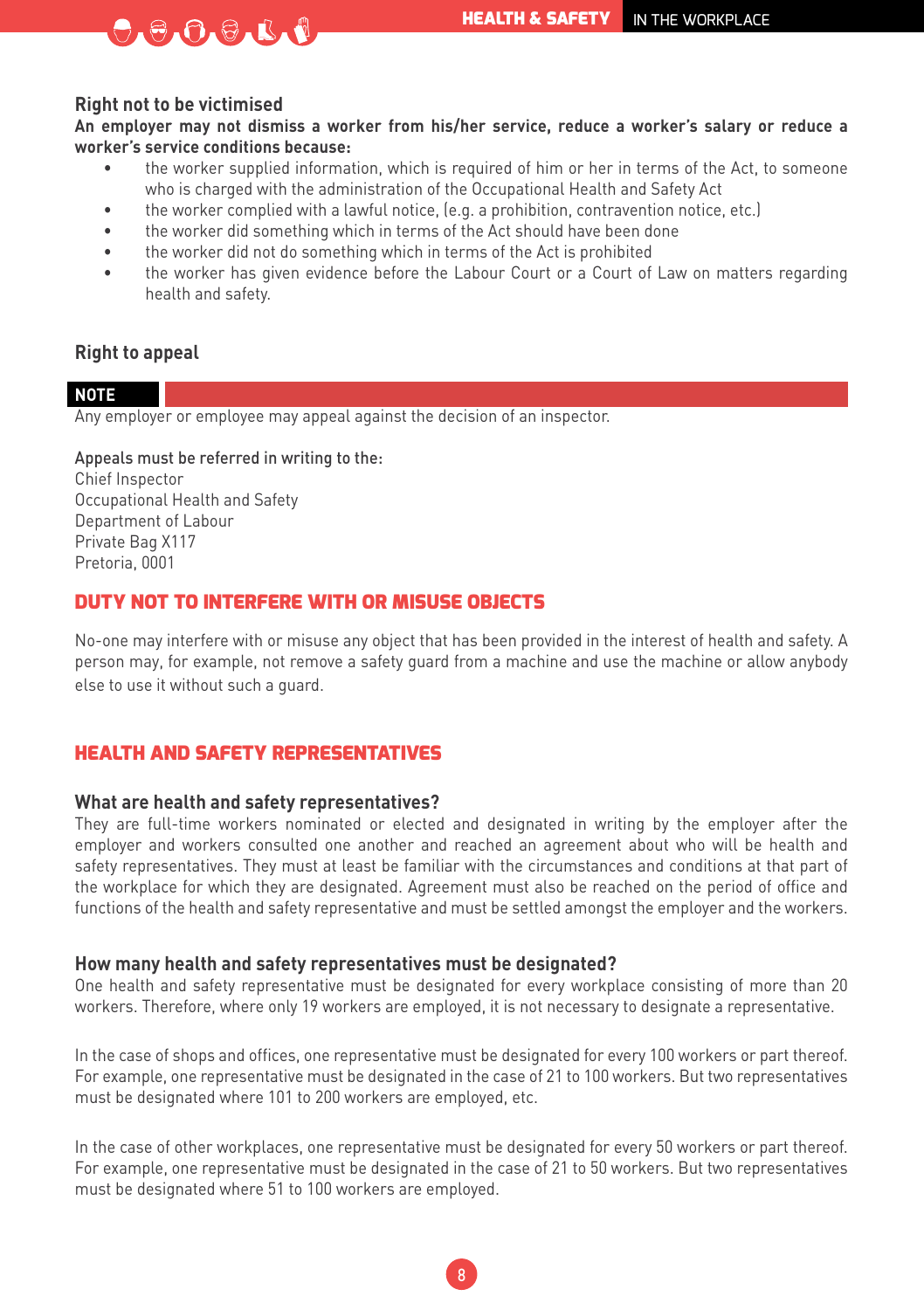

Depending on circumstances, an inspector may require the designation of more representatives, even in the case where the number of workers is less than 20. For example, the layout of a plant may be of such a nature that the designation of only one representative for 50 workers is insufficient. The inspector may then require the designation of more representatives. However, if the employer and workers so agree, more than the prescribed number of representatives may be designated.

#### **When must health and safety representatives be designated?**

Within four months after the commencement of the OHS Act 1993. In the case where, for example, seasonal workers are employed on farms, causing the number of workers to exceed 20, the designation of representatives is also necessary.

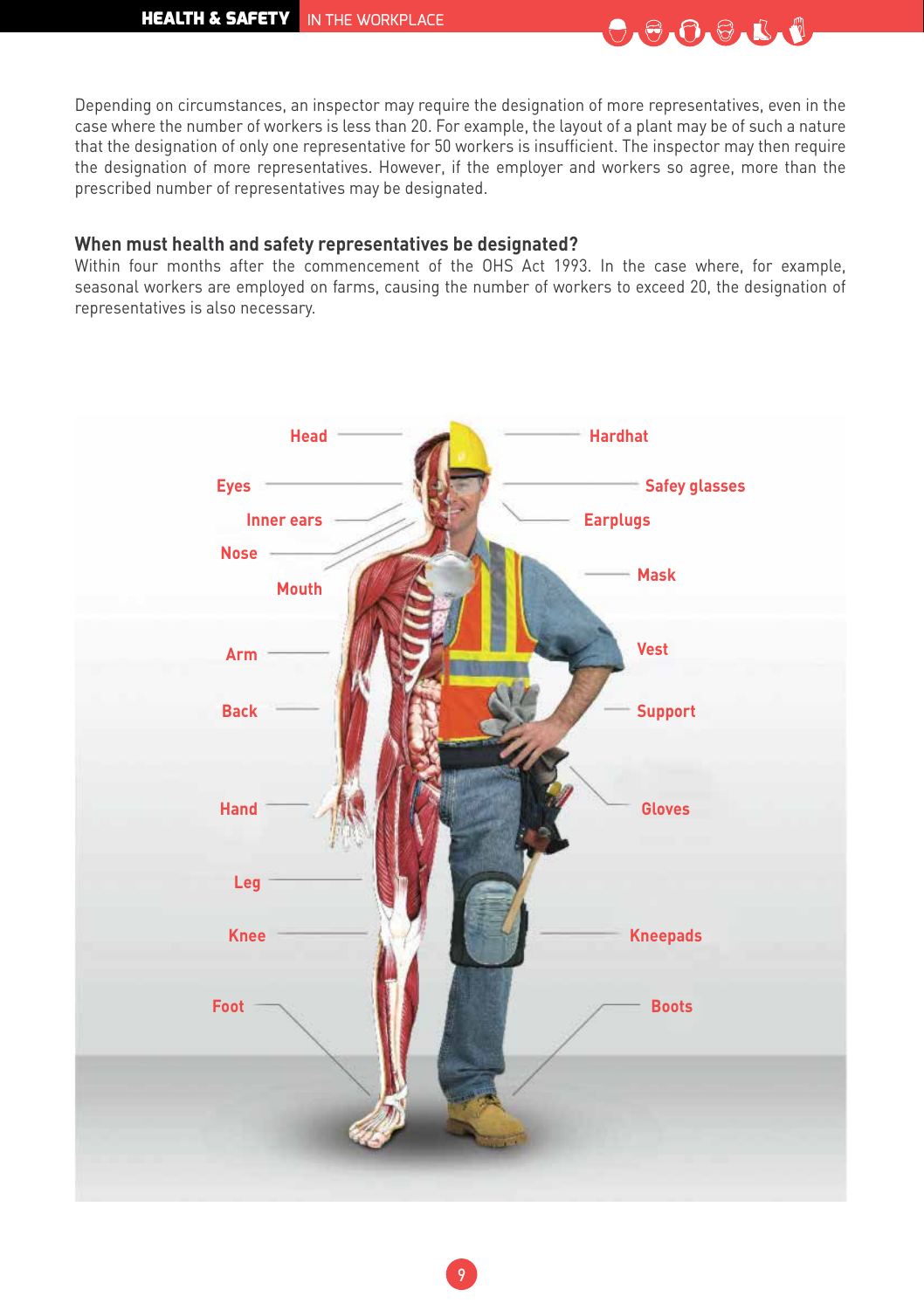#### WHEN MUST HEALTH AND SAFETY REPRESENTATIVES PERFORM THEIR ACTIVITIES?

All activities regarding the designation, function and training of representatives must be performed during normal working hours.

#### **What may health and safety representatives do?**

Health and safety representatives are entitled to do the following:

#### **Health and safety audits**

 $\begin{bmatrix} 0 & 0 & 0 & 0 & 0 & 0 \\ 0 & 0 & 0 & 0 & 0 & 0 \\ 0 & 0 & 0 & 0 & 0 & 0 \\ 0 & 0 & 0 & 0 & 0 & 0 \\ 0 & 0 & 0 & 0 & 0 & 0 & 0 \\ 0 & 0 & 0 & 0 & 0 & 0 & 0 \\ 0 & 0 & 0 & 0 & 0 & 0 & 0 \\ 0 & 0 & 0 & 0 & 0 & 0 & 0 & 0 \\ 0 & 0 & 0 & 0 & 0 & 0 & 0 & 0 \\ 0 & 0 & 0 & 0 & 0 & 0 & 0 & 0 \\ 0 & 0 &$ 

Representatives may check the effectiveness of health and safety measures by means of health and safety audits.

#### **Identify potential dangers**

Representatives may identify potential dangers in the workplace and report them to the health and safety committee or the employer.

#### **Investigate incidents**

Representatives may together with the employer investigate incidents, or complaints from workers regarding health and safety matters, and report about it in writing.

#### **Make representations**

Representatives may make representations regarding the safety of the workplace to the employer or the health and safety committee or, where the representations are unsuccessful, to an inspector.

#### **Inspections**

As far as inspections are concerned, representatives may:

- Inspect the workplace after notifying the employer of the inspection
- Participate in discussions with inspectors at the workplace and accompany in- spectors on inspections
- Inspect documents
- With the consent of his/her employer, be accompanied by a technical advisor during an inspection.

#### **Attend committee meetings**

Representatives must attend health and safety committee meetings.

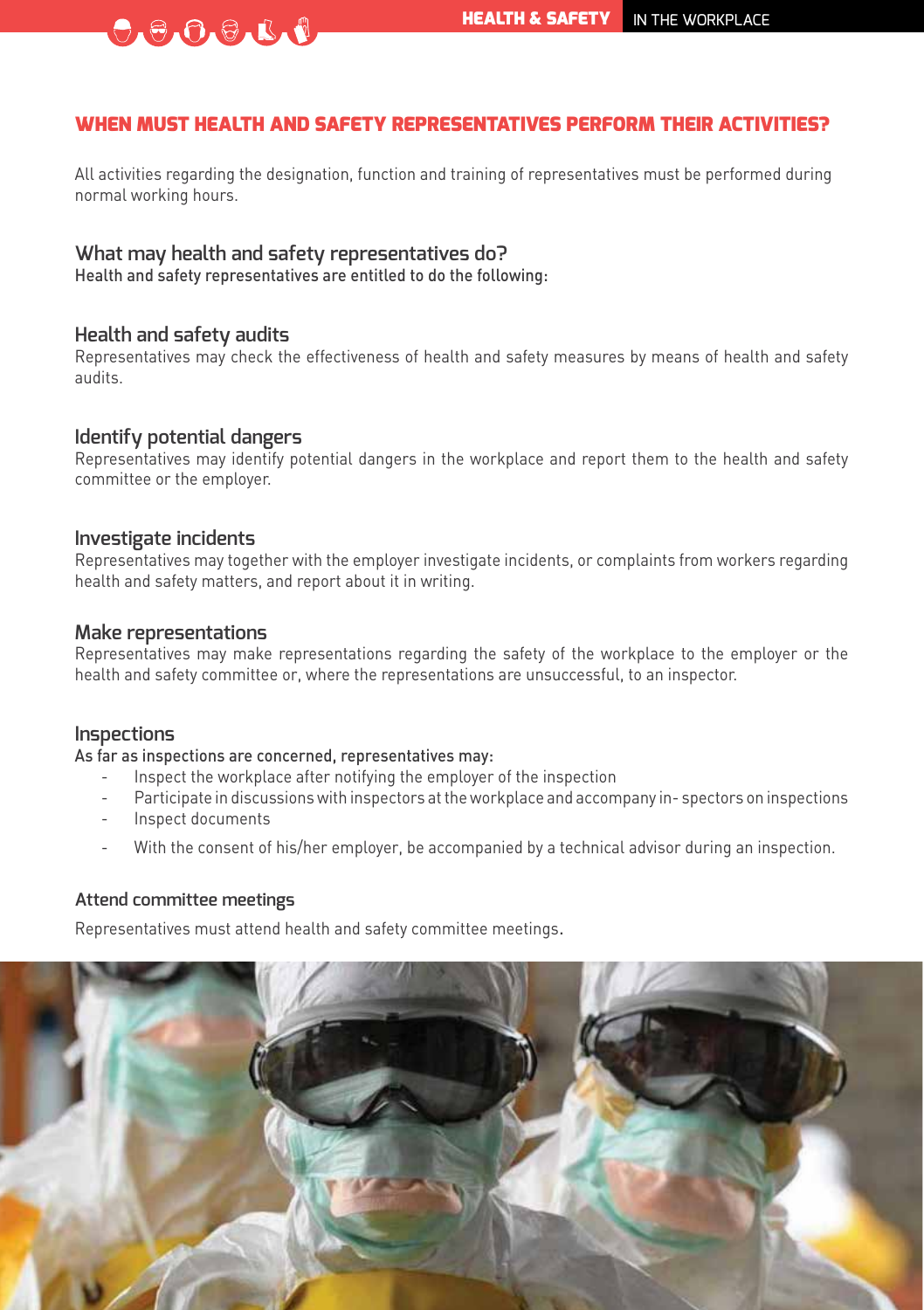

#### HEALTH AND SAFETY COMMITTEES

#### **What is the purpose of health and safety committees?**

Members meet in order to initiate, promote, maintain and review measures of ensuring the health and safety of workers.

#### **When must health and safety committees be established?**

At least one committee must be established when two or more representatives are designated.

#### **Of how many members does a health and safety committee comprise?**

The employer determines the number of committee members, based on the following:

- If only one committee has been established for a workplace, all the representatives must be members of that committee
- If two or more committees have been established for a workplace, each representative must be a member of at least one of those committees.

Therefore, every representative must be a member of a committee. The employer may also nominate other people to represent him or her on a committee but such nominees may not be more than the number of representatives designated on that committee.

If, however, an inspector is of the opinion that the number of committees in a workplace is inadequate, he or she may determine the establishment of additional committees.

#### HOW OFTEN DO HEALTH AND SAFETY REPRESENTATIVES MEET?

They meet whenever it is necessary, but at least once every three months. The committee determines the time and place. However, if 10% or more of the workers put a request for a meeting to the inspector, the

inspector may order that such a meeting be held at a time and place which he or she determines.

#### **Who determines the procedure at the meeting?**

The members of the committee elect the chairperson and determine his or her period of office, meeting procedures, etc.

#### **May health and safety committees consult experts for advice?**

Yes, committees may co-opt people as advisory members for their knowledge and expertise on health and safety matters. However, an advisory member does not have the right to vote.

#### **What do health and safety committees do?**

The committees only deal with health and safety matters at the workplace or sections thereof for which such committees have been established. Generally, health and safety committees have the following functions:

#### **Make recommendations**

A committee must make recommendations to the employer about the health and safety of workers. Where these recommendations do not lead to solving the matter, the committee may make recommendations to an inspector.

#### **Discuss incidents**

A committee must discuss any incident that leads to the injury, illness, or death of any worker and may report about it in writing to the inspector.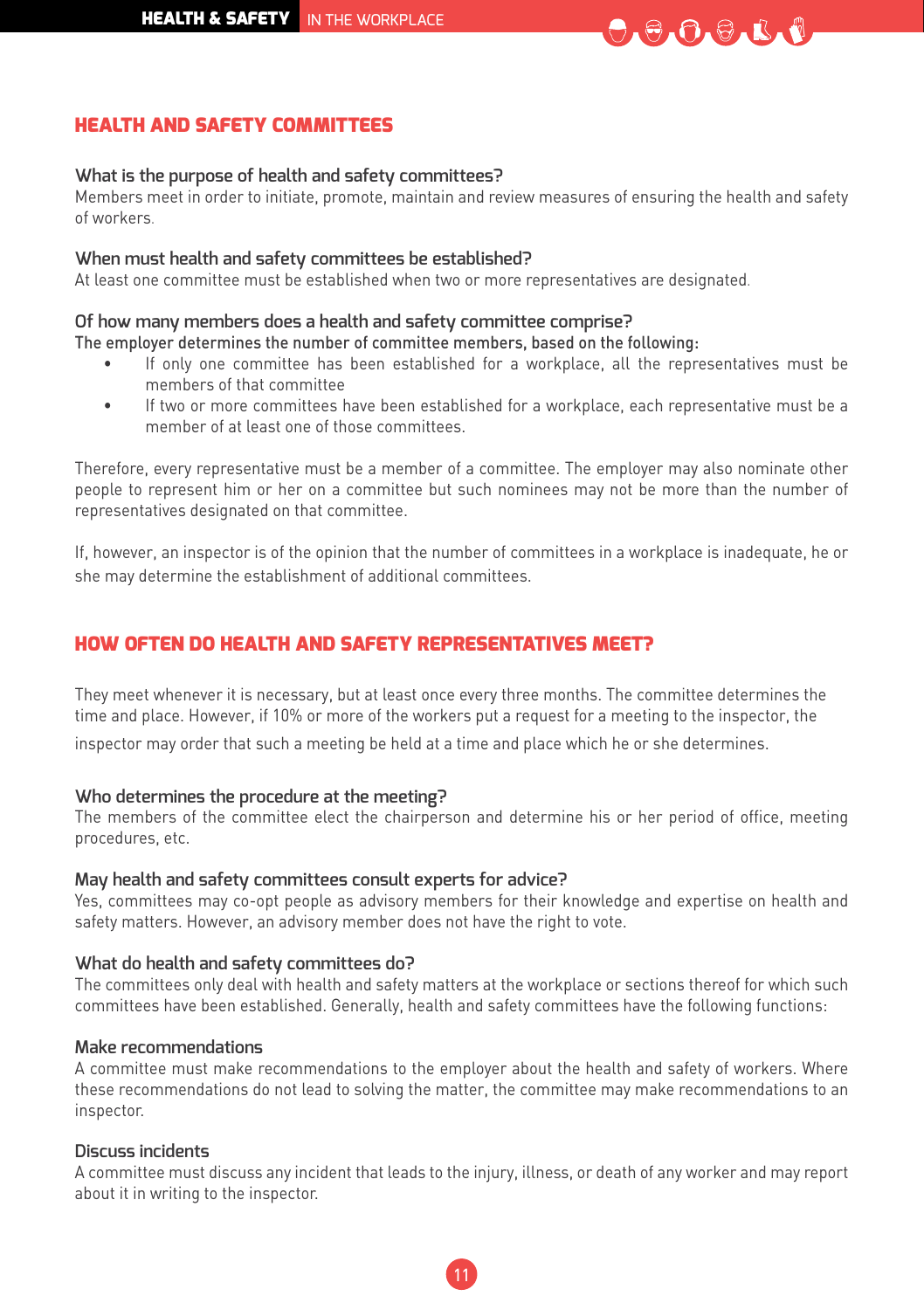

**Recordkeeping**<br>A committee must keep record of every recommendation to the employer and every report to an inspector.

#### **Other functions**

Committee members must perform any other functions required of them by regulation.

#### **DEDUCTIONS**

An employer may not make any deductions from a worker's salary with regard to anything he or she is required to do in the interest of health and safety in terms of the Act.

#### **Report to the Chief Inspector regarding occupational diseases**

If a medical practitioner examines or treats someone for a disease that he or she suspects arose from that worker's employment, the medical practitioner must report the case to the worker's employer and to the Chief Inspector.

#### COOPERATION WITH THE INSPECTOR

#### **Compliance with directions, subpoenas, requests or commands**

Employers and workers must comply with the directions, subpoenas, requests or orders of inspectors. In addition, no one may prevent anyone else from complying.

**Answering questions**<br>The inspector's questions should be answered, but no-one is obliged to answer a question by which he or she might incriminate him or herself. To incriminate oneself means that one is suggesting that one is responsible for a contravention.

#### **Investigations**

When the inspector so requires, he or she must be provided with the necessary means and be given the assistance he or she may need to hold an investigation. The inspector may also request that investigations be attended by individuals who may assist the inspector with the investigation. No one may insult the inspector or deliberately interrupt the investigation.

#### **PROSECUTIONS**

When the worker does something which in terms of the Occupational Health and Safety Act is regarded as an offence, the employer is responsible for that offence, and he or she could be found guilty and sentenced for it, unless the employer can prove that:

- He or she did not give his or her consent
- He or she took all reasonable steps to prevent it
- The worker did not act within the scope of his or her competence, in other words, that the worker did something which he or she knew he or she should not have done.

The foregoing also applies to a mandatory of an employer, for example, a subcontractor, unless the parties agree beforehand in writing on how the mandatory will comply with the provisions of the Act.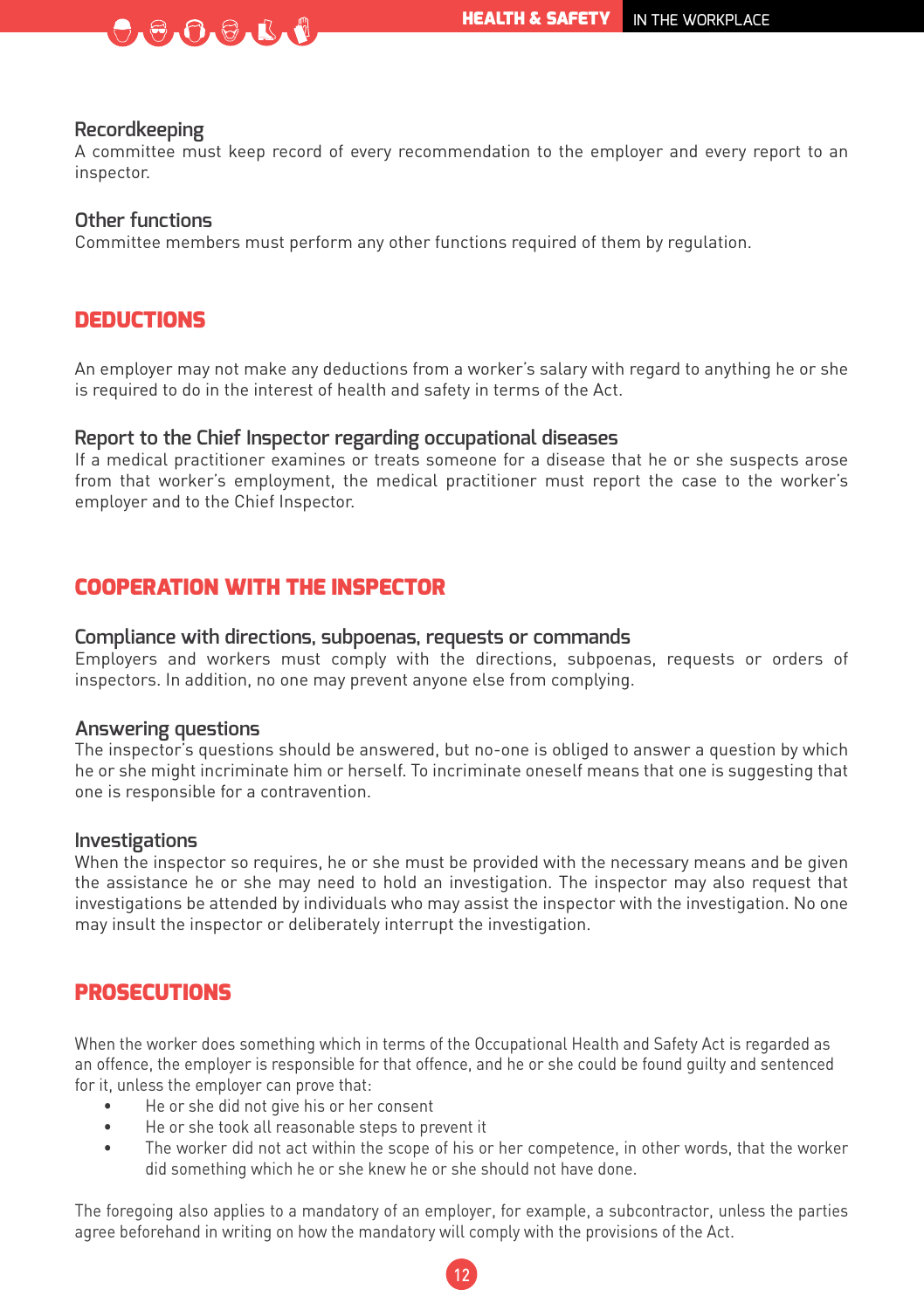

### WHAT IS PERSONAL PROTECTIVE EOUIPMENT (PPE)?

PPE is equipment that will protect the user or wearer against any health or safety risks at work. PPE includes items like safety helmets, gloves, eye protection, high-visibility clothing, safety footwear and safety harnesses, as well as respiratory protective equipment (RPE).

PPE is used in a wide range of jobs and industries, from the obvious, such as agricultural and building industries to, more surprisingly, catering and lifeguarding. The type of PPE changes according to the user's working conditions and regulations.

#### WHY IS PPE IMPORTANT?

PPE reduces the risk of injury or harm to users caused by hazards present in the workplace. To make the workplace safe include the provision of instructions, procedures, training and supervision to encourage people to work safely and responsibly.

However, even when these measures have been applied, hazards still remain in the workplace and PPE is ultimately used to minimize the risk of injury. Risk in the workplace can include injuries to the lungs (from breathing in contaminated air), the head and feet, (from falling materials), the eyes (from flying particles or splashes of corrosive liquids), the skin (from contact with corrosive materials and the body (from extremes of heat or cold). There are many other examples of hazards in the workplace, for example, slipping on a wet floor and cutting your hands on sharp edges.

#### TYPES OF PPE

#### **Eye protection**

Eye protection can protect you from chemical or metal pieces, dust, gas and vapour and, even, radiation. That said, you should ensure you select the correct eye protection for your requirements. You should make sure your choice of eye protection is suitable for the task in hand and fits correctly. In addition, your eye protection should have the right combination of impact, dust, splash and molten metal eye protection.

The following types of eye protection are examples: Safety spectacles, goggles, face screens, face shields and visors.

#### **Head and neck protection**

Head and neck PPE can protect the user from the impact of falling or flying objects, as well as protecting injury from bumping the head or hair getting caught in machinery. Head and neck PPE can also protect the wearer from chemical splashes, as well as climate or temperature.

Types of head and neck protection include industrial safety helmets, bump caps, hairnets and firefighters' helmets, as well as scarves to protect the neck. In addition, some safety helmets incorporate or can be fitted with specially-designed eye or hearing protection. The Chief Inspector reminds wearers to replace head protection if it is damaged.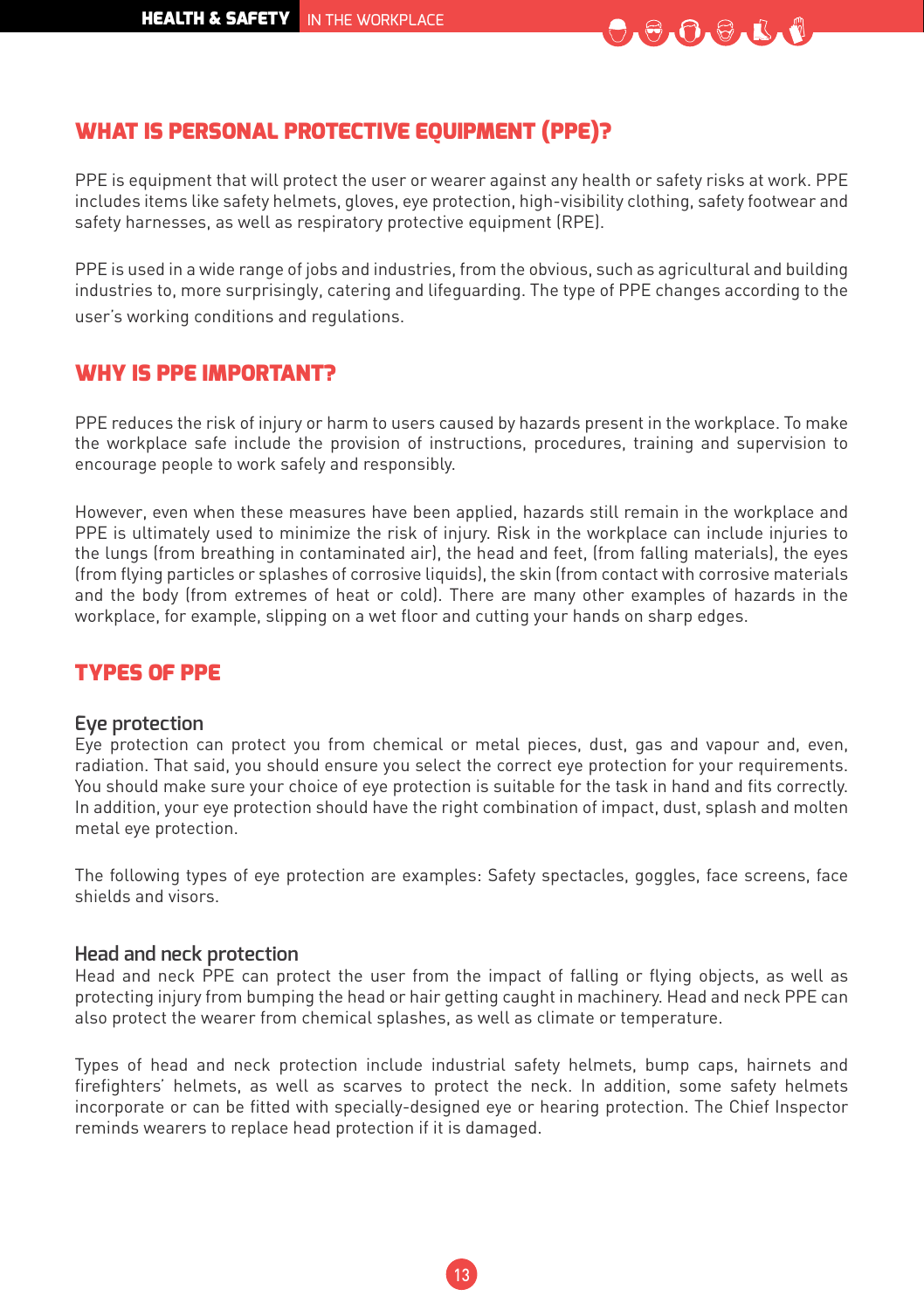#### **Ear protection**

The main hazard to ears is, unsurprisingly, noise and PPE like earplugs, earmuffs and semi-insert/ canal caps can provide the necessary protection.

#### **Hand and arm protection**

 $\Theta \bullet \Theta \bullet \Theta \bullet \mathbb{R}$ 

According to the HSE, hands and arms can be at risk of abrasion, temperature extremes, cuts and punctures, impact, chemicals, electric shock, radiation, vibration, biological agents and prolonged

immersion in water.

Gloves with a cuff combined with sleeves that covers all, or part of, the arm can offer effective PPE.

#### **Feet and legs protection**

Safety boots and shoes with protective toecaps and are penetration-resistant, boots as well as other types of safety footwear can offer effective protection for your feet and legs.

It is important that the appropriate footwear is selected for the risks in each workplace.

#### **Lung protection**

Respiratory protective equipment (RPE) can offer protection for the lungs. If your work poses risks to your lungs and you would like to find out more, you can contact an inspector.

#### **Whole body protection**

There are a wide range of PPE for your body, like high-visibility clothing and flame retardant work wear.

FOR MORE INFORMATION ON THE IMPORTANCE OF PPE, CONTACT THE INSPECTOR:

Scan the QR code below with your phone or vist: www.labour.gov.za (website) Department of Labour (facebook) @deptoflabour (twitter)

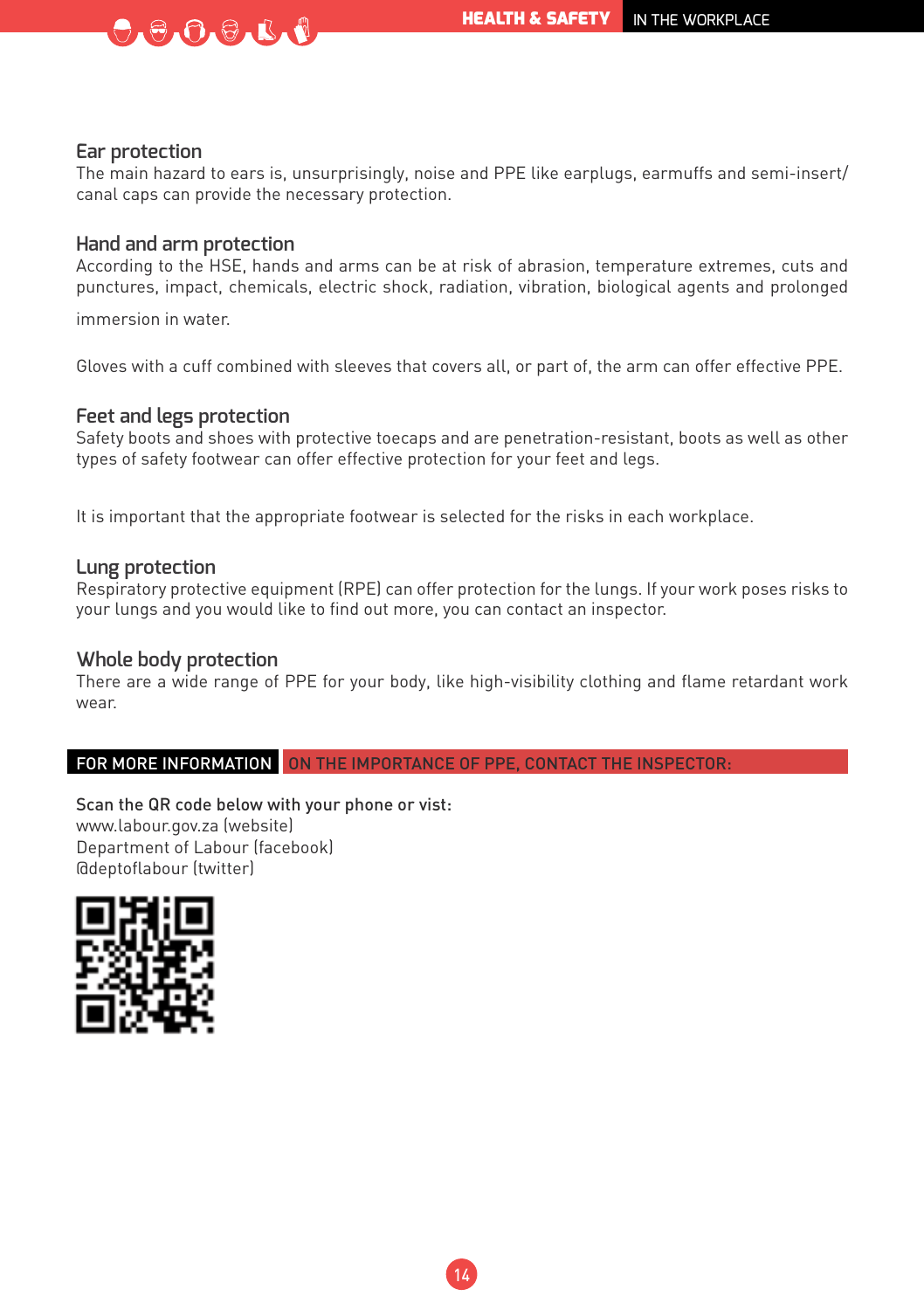



"Safety saves sickness, suffering, sadness."

Safety saying, circa early 1900s

Be safe at work